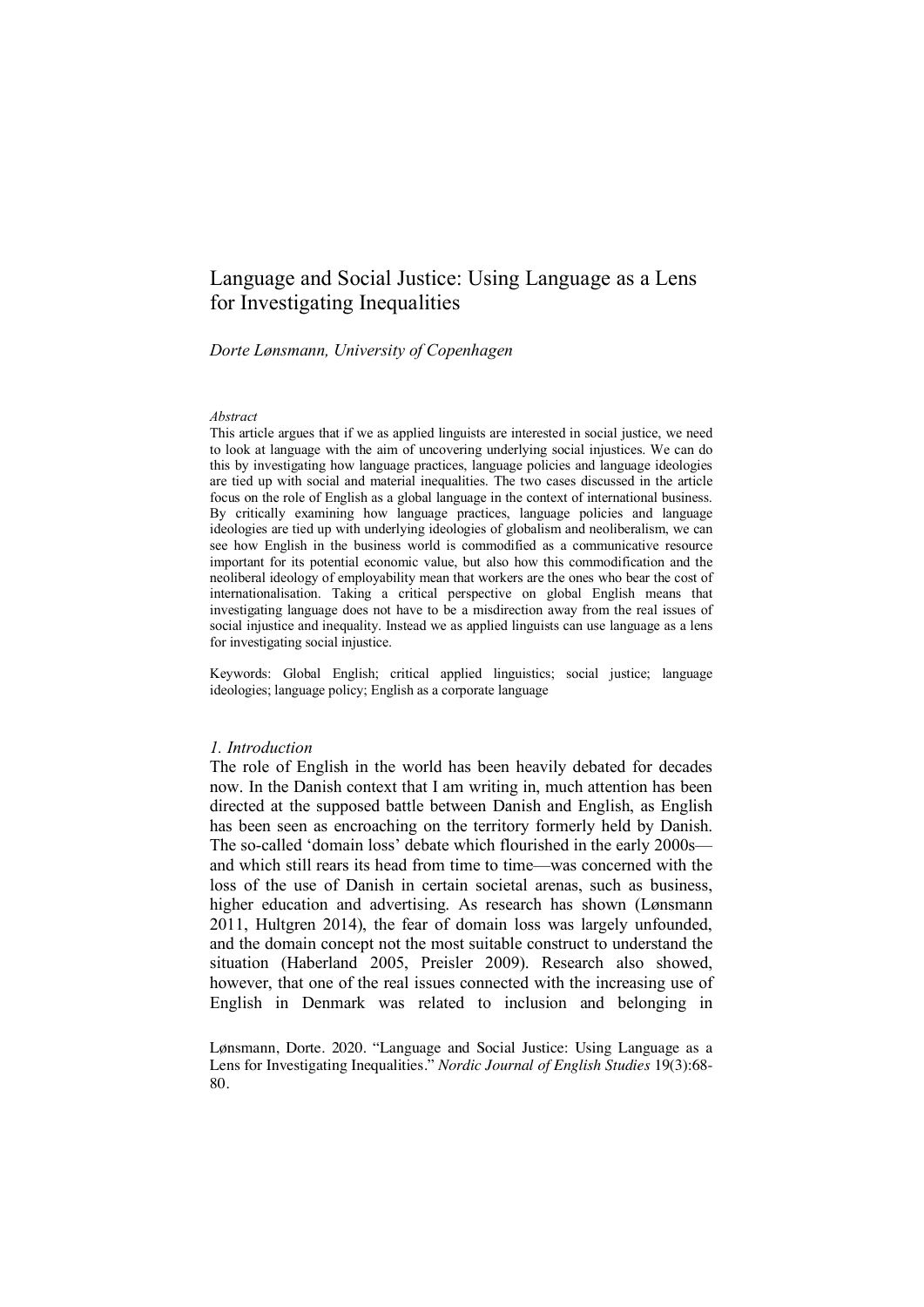## *Language and Social Justice* 69

internationalising settings, such as international university programmes (Hazel and Mortensen 2013) and international workplaces where English is used as a corporate language (Lønsmann 2014).

Discussions about how, when and where English should be used remain part of the public debate in Denmark. Leading up to the national election in 2015, a member of the right-wing nationalist Danish People's Party proposed that the use of English in Danish advertisements should be taxed. While on the face of it, this proposal seemed to be about language, it was also about something else. Arguing for the new tax, the politician said: "Vi ønsker, at de holder op med at tale til os på engelsk. Det irriterer mig grænseløst/We want them to stop talking to us in English. It annoys me to no end" (Møller 2015). While the use of English in advertising could be argued to be exclusionary to those Danes who are not proficient in English (who, contrary to popular belief, do exist), as this statement captures this was not the main argument against the use of English. Instead the politician framed the issue as one of "them" versus "us", making clear the underlying issue of identity and belonging. Around the same time, the party also proposed to ban the use of English in the Danish educational system. Again the relationship between language, identity and belonging became clear in the argument used by the party that the average Dane—such as the (fictional) carpenter's daughter alluded to in one article (Møller 2015)—should not be excluded in order to accommodate "foreigners" and "Eastern Europeans". These two examples not only reflect, but also contribute to constructing the anti-globalisation and anti-immigration rhetoric of the Danish People's Party. The two proposals about limiting the use of English in Denmark construct boundaries between regular Danes, such as the carpenter's daughter, and 'others', whether they are Eastern European foreigners or the internationally oriented elite in the form of businesses and advertising agencies.

As these examples show, and as Hultgren outlines in the introduction to this issue, language is intimately connected with social structures and change. Language practices, such as the use of English in Danish advertising, may lead to feelings of alienation for those who do not identify with these practices. Language policies, such as those regulating the use of English in the educational system, may disadvantage some while benefitting others. Furthermore, both examples can be seen as influenced by the 'one nation, one language' ideology, which by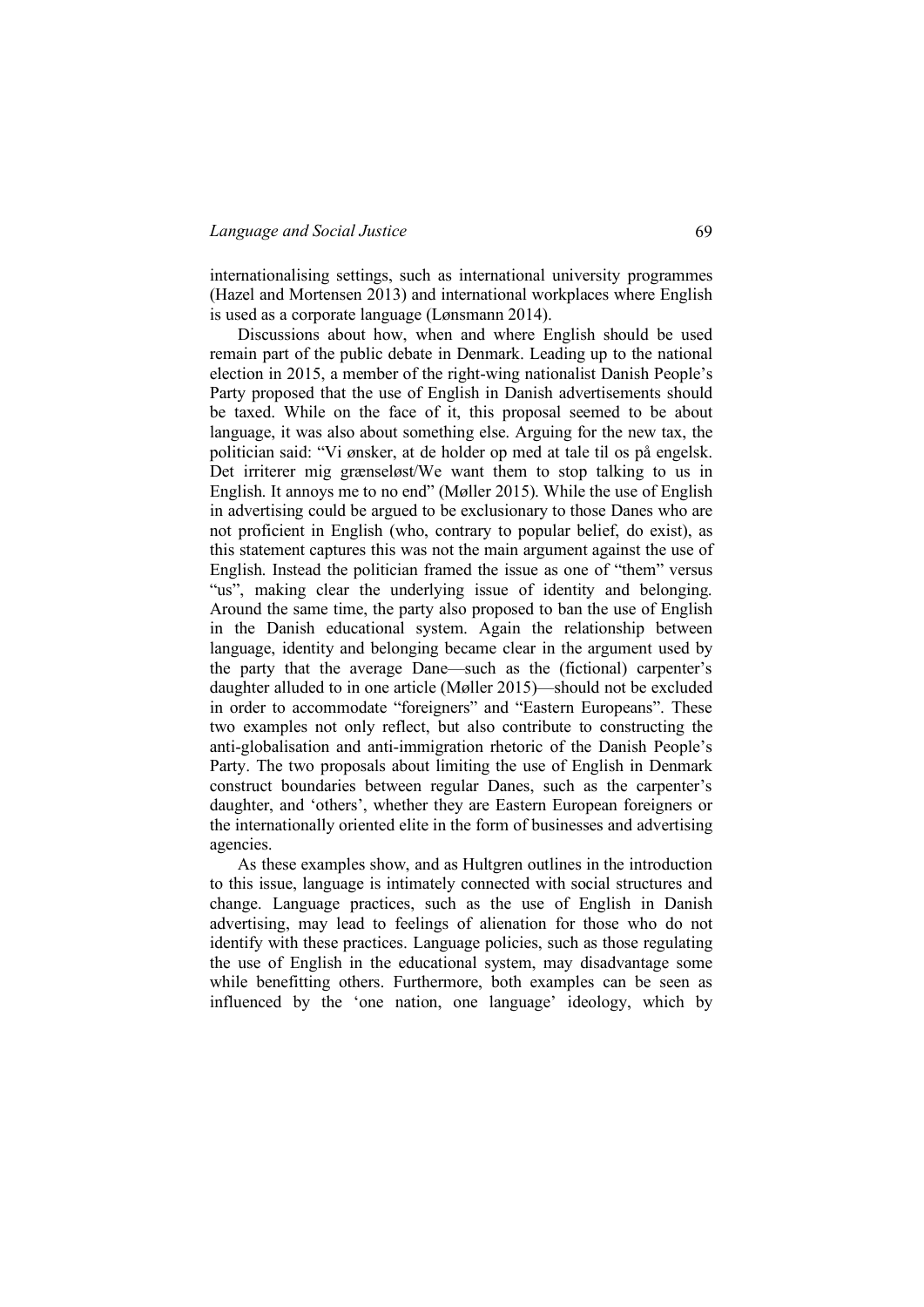equating national and linguistic borders contributes to constructing nation states and upholding boundaries. These examples, as well as the domain loss debate, showcase how social change in the form of processes of globalisation and their effects may be debated primarily in terms of language. They also show that analysing these debates about language can be a way of accessing the underlying social issues.

Hultgren (this issue) argues that critical applied linguists out to "salvage the world" by looking at linguistic inequalities are looking in the wrong place. She suggests that instead of looking at language, we should investigate the underlying material causes of injustice. Here, I have to disagree. As a scholar interested in both language and social justice, it is clear to me that a critical applied linguistic perspective affords us a way to use language as a lens to investigate underlying social inequalities. With that in mind, I will argue that as applied linguists, we need to do what we are best at and what we are trained for: look at language. But if we are interested in social justice, we need to look at language with the aim of uncovering underlying social injustices. Where Hultgren sees language as "a red herring", I will argue first that language, in the form of language practices, language policies and language ideologies, is intimately tied up with social justice, and second that investigating language is not a misdirection away from the real issues, but can be a way of getting at these real issues. In short, we as applied linguists can use language as a lens for investigating social injustice.

#### *2. Language as Practices, Policies and Ideologies*

If we want to discuss whether language is a contributing or contingent factor in inequality as Hultgren sets out to do, we need to carefully consider what we mean by language. In continuation of previous work in applied linguistics (Spolsky and Shohamy 1999), I propose that we see the term language as including language practices, language policies and language ideologies. My argument is that language viewed in this way may contribute to creating or reducing inequalities—and not just reflect them. Considering language practices, Hultgren's introduction gives us the example of how the use of new terminology to refer to non-native English research writers has been part of an attempt to move the field of English for Research Publication Purposes away from a deficit view of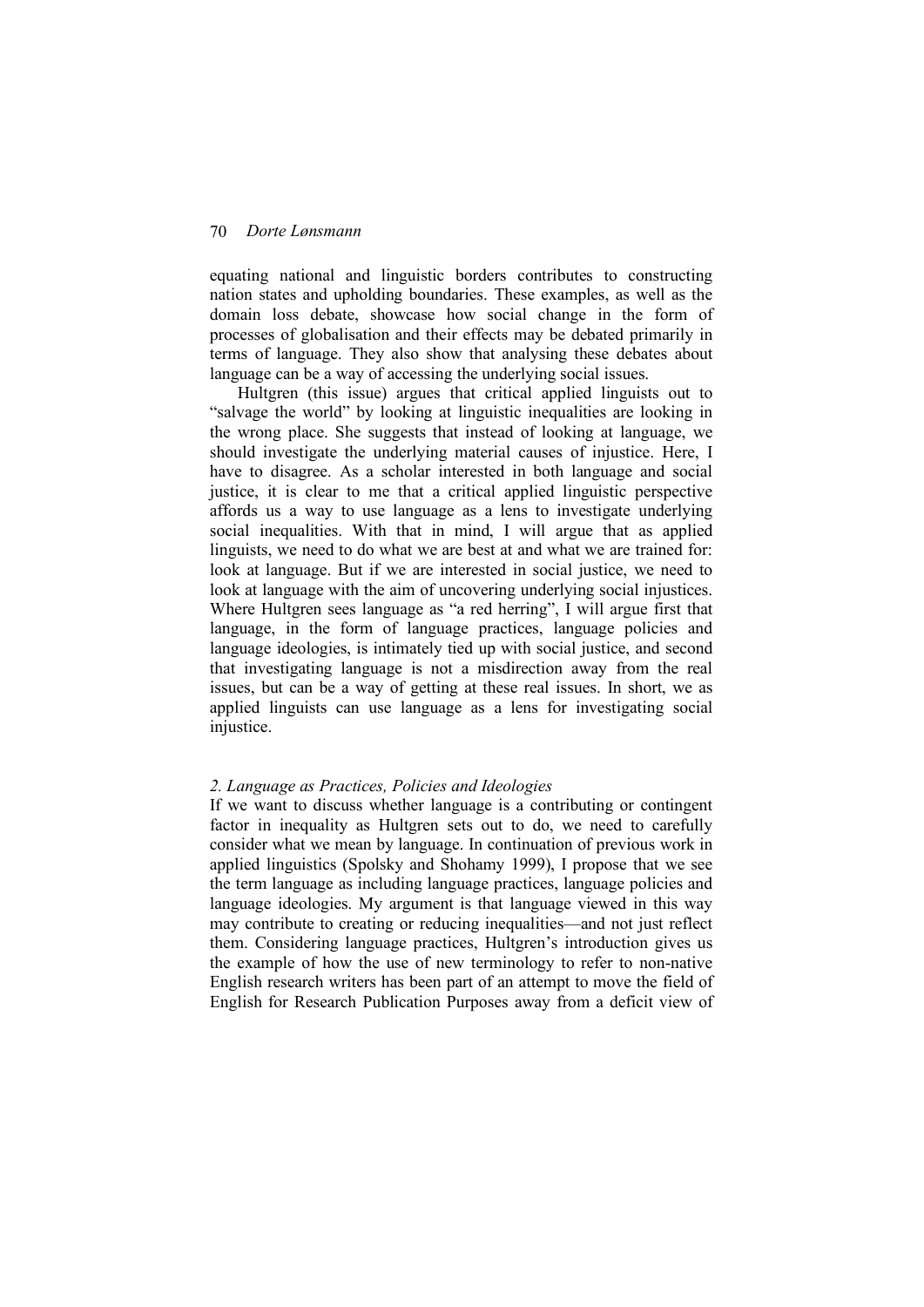## *Language and Social Justice* 71

these authors. Gendered language is another example of how language practices may contribute to inequalities. While gendered language clearly is not the root cause of gender inequality, gendered language may either uphold inequalities, or contribute to raising awareness and transforming gender relations (Gaucher et al. 2011, Liddicoat 2011). Language policies also have an impact on social inequality. In the field of language revitalisation, language policies can be effective in addressing social inequality by ensuring the rights of minority speakers in schools and public institutions. On the other hand, recent immigration policies in many European countries show that language and immigration policies that set out linguistic requirements for residency have less positive, but equally real material consequences for migrants. Finally, while language ideologies such as the standard language ideology and the 'one nation, one language' ideology may not be the source of inequalities, they still contribute to them. Through processes of linguistic differentiation such as iconisation, fractal recursivity and erasure (Irvine and Gal 2000), language ideologies contribute to structuring the social world, including how we perceive and value different groups. In relation to Global English, language ideologies about the role of English in a globalising world may contribute to marginalising workers in international workplaces (Lønsmann and Kraft 2018, Lønsmann and Mortensen 2018).

# *3. Looking at English as a Corporate Language—Seeing Unquestioned Ideologies of Internationalisation and Expansion*

In the following, I will use examples from my own research to illustrate 1) how language practices, policies and ideologies are tied up with social and material inequalities, and 2) how looking at language can help us see these underlying social and material issues. The cases focus on the role of English as a global language in the context of international business. Here, English is increasingly used as a corporate language, and the introduction of English language policies is frequently linked with global expansion and growth. However, as the examples reveal, the introduction of English may lead to unintended consequences in the form of marginalisation and exclusion of certain groups.

English has come to be associated with internationalisation across a range of societal domains, including higher education (Hultgren 2014) and advertising (Martin 2007, Piller 2001). But the business world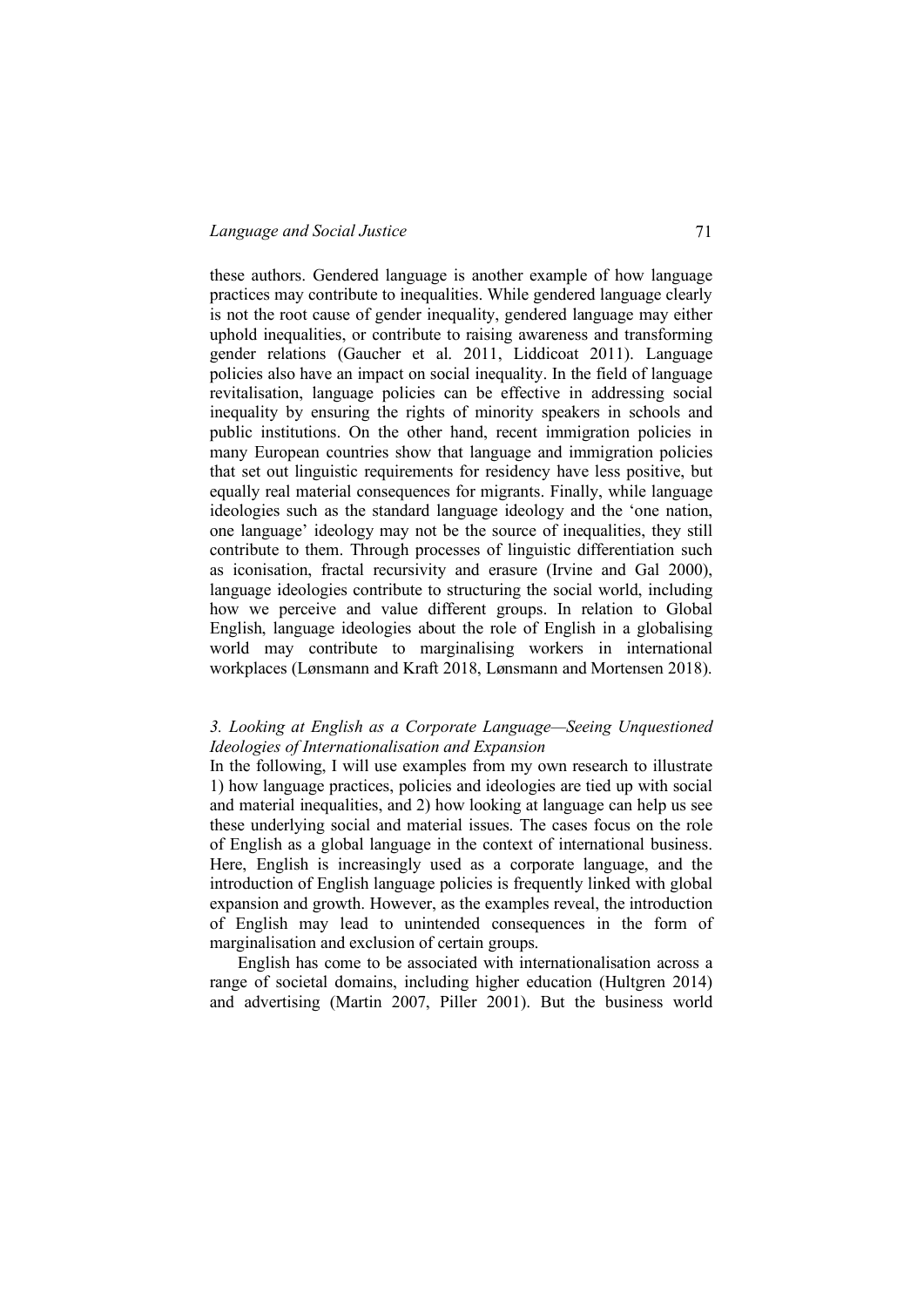may be where English is most prominently associated with internationalisation. Studies show that English in international companies is ideologically tied with status, quality and power (Millar, Cifuentes and Jensen 2013), is constructed as a language of equality and inclusion (Kraft and Lønsmann 2018) and as the both neutral and natural language of international business (Nekvapil and Sherman 2013). In many international companies English is introduced as a corporate or working language in response to increasing linguistic and cultural diversity. However, international corporations may also see the introduction of English as a corporate language as a way of making the organisation more international, as shown for instance in the case of the Japanese ecommerce giant Rakuten that introduced English with the aim of being able to compete globally (Neeley 2017). This is also what happened in the two case companies that I present here. Both companies are large Danish-based corporations with explicit strategic aims of increased growth and internationalisation. These two cases illustrate how English becomes a proxy for internationalisation, specifically internationalisation in the form of 'a global mindset', and also how the introduction of English is tied up with underlying ideologies of growth and competition.

In the first case, a human resource manager in a large pharmaceutical company decides to hire the first non-Danish-speaking employee in the team when a vacancy opens up. The focus on the (lack of) language competence of the new employee was linked with the internationalisation strategy of the company. As the manager explains in an interview, he told this new employee that as an international, English-speaking employee she was meant to be "a tool for [him] to set an agenda" (Lønsmann 2017a: 337). Hiring someone who could not speak Danish was a strategic move designed to move forward with a "more international mindset", not just in the team, but also in the wider organisation that this new employee would interact with in her job within human resource management (2017a: 336). While this international or global mindset is not defined further by the manager, it is clear from the data that this mindset is believed to be brought about by forcing the employees to communicate in English. In this way a change from Danish to English in the organisation was believed to work as a frontrunner for changing the mindset from local to global. This idea of the global mindset and its positive valorisations of the use of English can also be described as "a language ideology which sees internationalization as not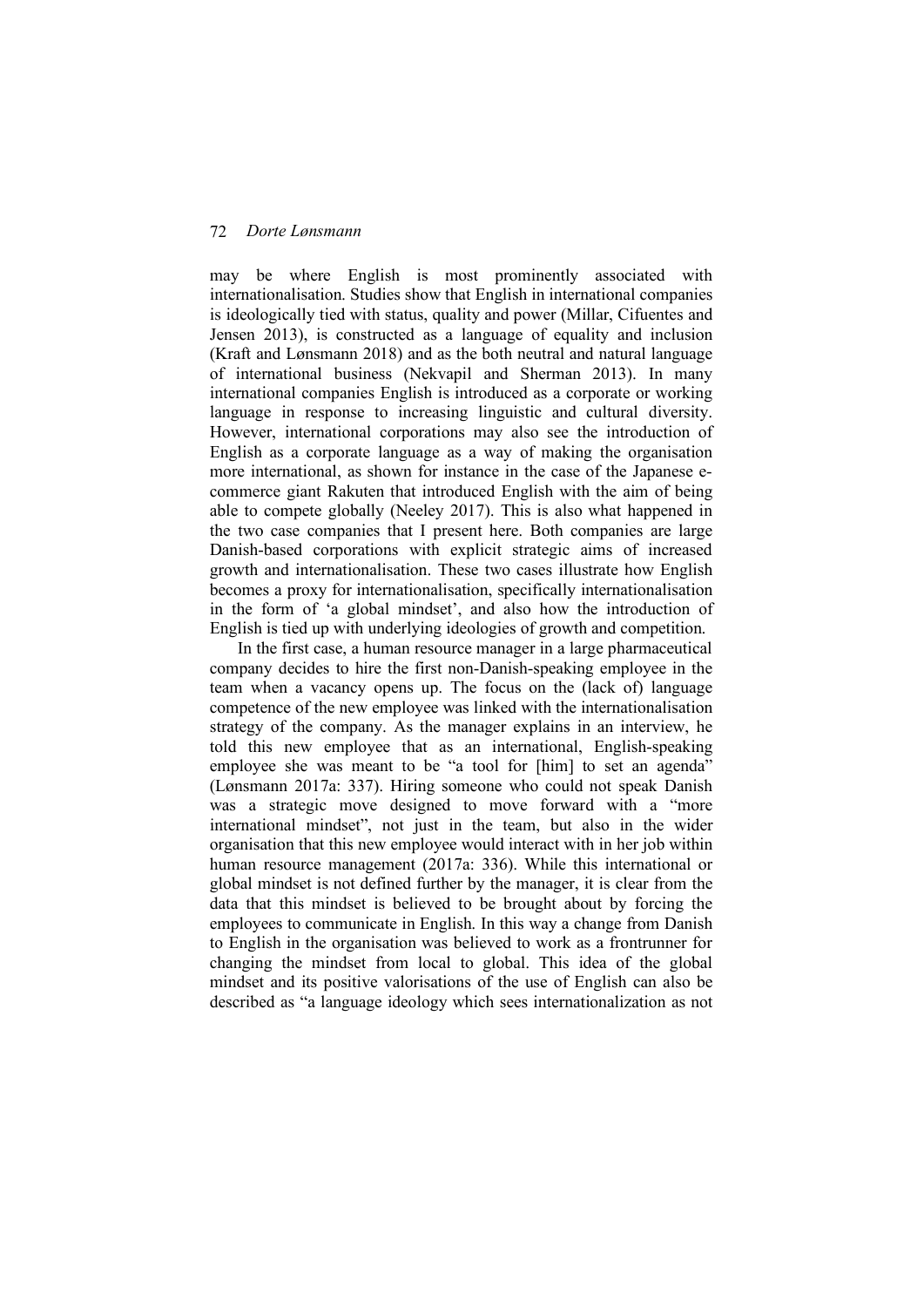only a positive, but as a necessary process, inextricably linked with the use of English" (2017a: 337). While the manager succeeded in making more employees speak English as a consequence of the new hire, the strategic focus on internationalisation and the decision to use English to make the organisation more globally oriented resulted in the marginalisation of the employee who was brought in as the catalyst to change the mindset. While her status as international and Englishspeaking added value, she was still a minority in a largely Danishspeaking environment, and the position as catalyst was linked with feelings of exclusion and lack of respect from her Danish-speaking colleagues (2017a: 341).

In the other case, the Danish branch of a large Copenhagen-based engineering and consultancy company decides to introduce an English language policy. In slides communicating the new language policy, employees are told that "English is key to creating a global mindset". This mindset is then linked with the aim of increasing international cooperation and revenue (Lønsmann and Mortensen 2018: 447). In this way the role of English in the company is closely linked with an ideology of growth and expansion. In documents, economic growth is constructed as the natural, unquestioned goal of the company, and English is explicitly linked with this goal through the construct of the 'global mindset' (2018: 447). English here becomes a proxy for internationalisation in a way that links English with the ideology of globalism, i.e. the neoliberal ideal of rule by the world market in which the aim is to be as competitive as possible (Haberland 2009, see also Yeung 2016). Again, the introduction of an English-language policy, and the underlying rationalisation of the need for international growth have consequences for employees. In this case, the Danish employees who have to adapt to the increasing use of English in the company experience this as exclusion. While younger employees who are used to speaking English to a large extent embrace the use of English as a corporate language, employees who feel less secure about their own English competences are less positive (Lønsmann 2017b). This can be explained by two factors. First, for the many employees who work on local projects with Danish customers and collaborators, institutionalising English as a corporate language simply does not make sense. English is not relevant in their daily work, and is most frequently encountered in top-down communication from the Copenhagen headquarters. Second, the English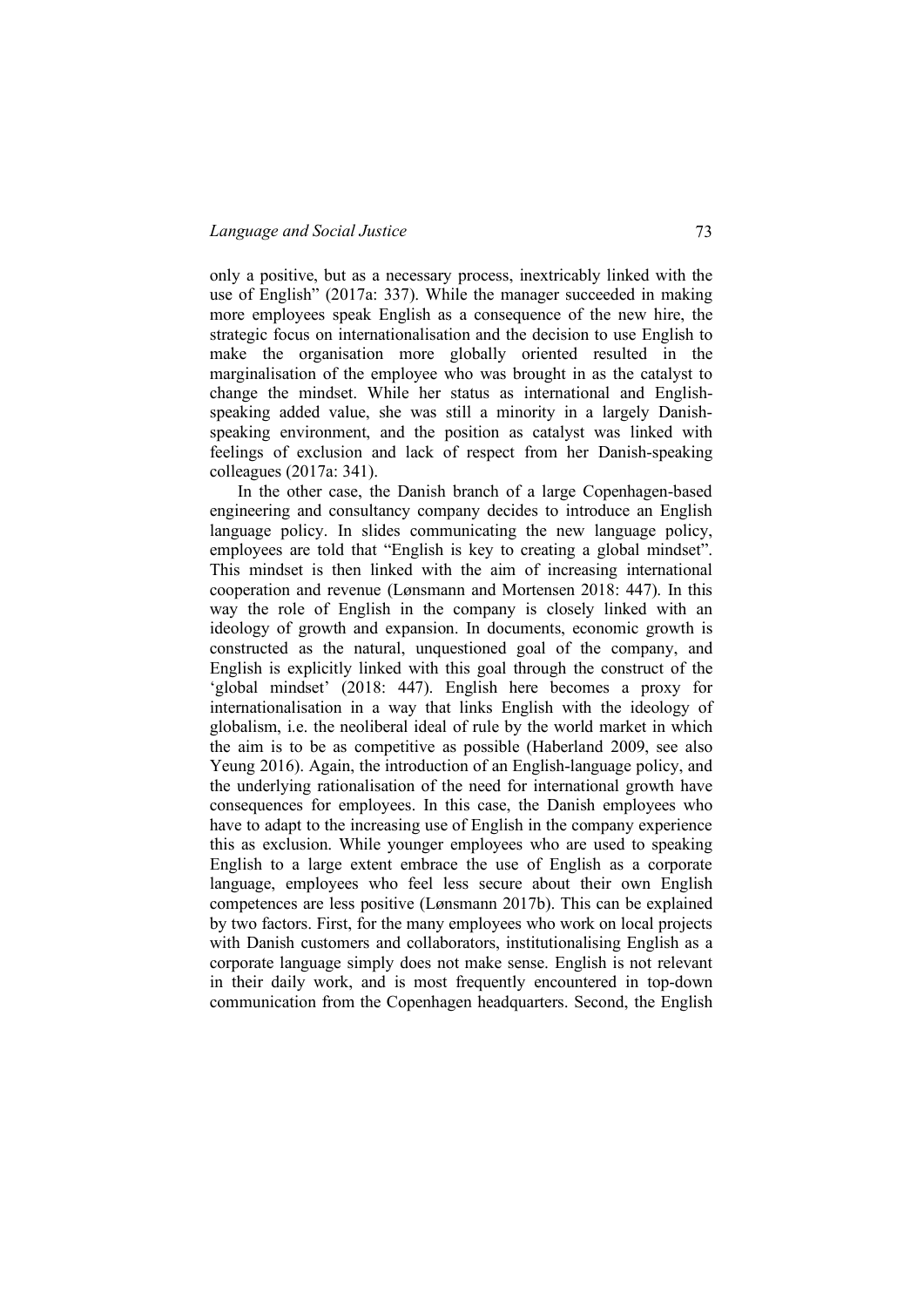mandate means that language barriers increase for employees who are not confident in English. This leads to avoidance strategies, such as lack of participation in meeting dialogue and deprioritising emails in English (Sanden and Lønsmann 2018). While these strategies clearly put the involved employees at a disadvantage, the bigger issue is that requiring employees to communicate in English without offering the needed support in terms of language training or extra time for tasks in English means that the cost of the English language mandate is borne by the individual employee and not by the organisation. The resistance from employees who question the relevance of English while suffering the consequences of its implementation in the organisation is in stark contrast to ideologies of English as a natural and neutral language that furthers equality and inclusion. As such, this case shows how widespread ideologies of global expansion may mask or even normalise underlying issues of workplace inequality.

I have discussed here two cases with the aim of showing how a focus on the role of English as a global language in these two companies allows us to discuss two underlying issues: 1) the unquestioned assumptions inherent in neoliberal ideologies about international competition and expansion, and 2) the consequences of introducing English in terms of exclusion and marginalisation of both international and local employees. By combining a holistic approach that includes investigation of language practices, policies and ideologies and how they relate to each other, with a critical approach that focuses on how language can be used as a lens for uncovering underlying social injustices, we can see how language is tied up with mindset and money. This holistic, critical approach to the use of English as a corporate language reveals the underlying ideologies of globalism and neoliberalism that undergird many English language policies and practices. We can see how English is commodified as a communicative resource important for its potential economic value (Muth and Del Percio 2018), as a commodity that will aid in securing increased revenue and continued growth and expansion for the companies. At the same time, the value of English also lies in its association with cosmopolitan and international values, epitomised in the construct of 'the global mindset'. The critical perspective allows us to focus on the consequences of these processes of commodification for local workers. Caught up in neoliberal ideologies about flexibilisation and employability that make labour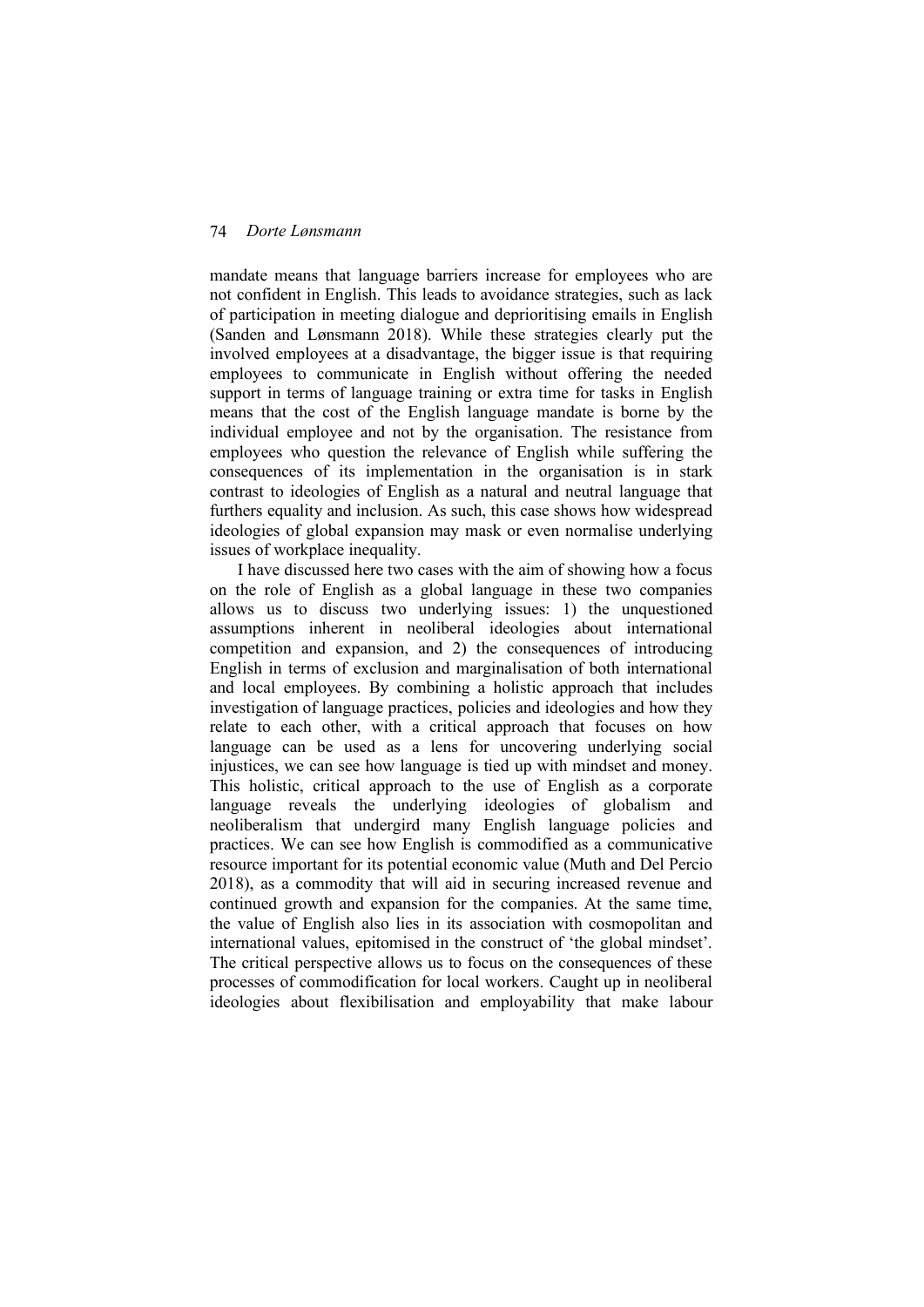market access and success a matter of individual initiative and responsibility, workers are the ones who bear the cost of internationalisation either by having to continuously improve their skills or by being marginalised at work. Understanding that English is seen as a tool for increasing growth and earnings directs our attention to the material economic and social aspects of what seemed at first glance to be a language issue. And seeing these underlying ideological and material aspects is what allows us to begin to question existing structures and denaturalise hegemonic assumptions.

#### *4. Conclusion: Applied Linguistics and Social Justice*

In her opening article in this special issue, Hultgren argues that applied linguists are looking in the wrong place if they focus on language in their quest for social justice. Instead, she argues, we need to look at the underlying material factors. This argument echoes similar calls in sociolinguistics, particularly from within the field of language and migration. Here Van Hoof et al. (2020) call for a reorientation from focussing on language learning in discussions of migrant inclusion to focussing instead on the economic and political processes that determine the distribution of material resources and symbolic power. A slightly different approach is advocated by Del Percio et al. (2016: 55) who argue for an alliance between language and political economy that entails a focus on "the material and historical conditions of language and [on] locating linguistic processes in larger societal systems of inequality and difference". I agree with both Hultgren and Van Hoof et al. that in order to understand and remedy social injustice, attention needs to be directed not just at language, but also at economic, social and political inequalities. But rather than looking at the underlying material factors *instead of looking at language*, I suggest that we as applied linguists focus on *how language contributes to social injustice*. While I can agree with Hultgren that language in itself rarely is the root cause of social and economic inequalities, I align with Del Percio et al. when they approach the study of language from the perspective of language as intrinsically interconnected with the political economy, and not just as a reflection of underlying material issues.

A focus on how language contributes to social (in)justice entails that we apply the tools and training we have as socially-oriented linguists and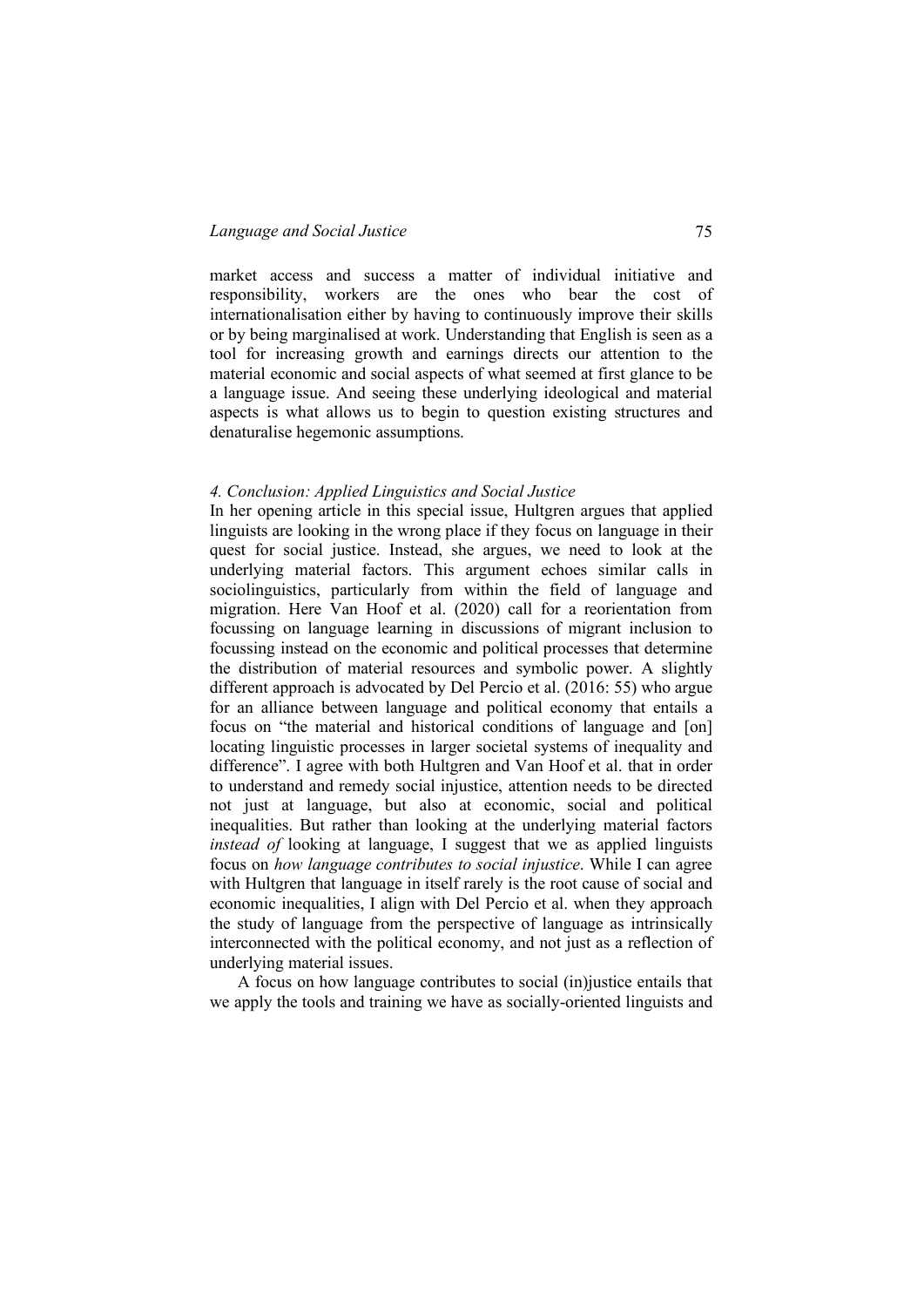utilise the study of language as a lens to reveal underlying inequalities. One way of doing this is to combine the study of language policies and practices with the study of discourses and ideologies about language. A combination of the practice perspective with both the policy and the ideology perspective will provide a holistic picture of how language is interconnected with larger societal issues, such as globalisation, migration and economic inequality. While English as a global language is clearly relevant in relation to all three topics, so are other languages as well as multilingualism and language use in general. Recently, political and public debates about language in a wide range of countries have focused on language and migration, in particular the role of the national languages of receiving societies for the integration of migrants. In these debates, the local language is heralded as the key to the labour market, especially for refugees. While this on the one hand has led to the establishment of integration programmes that include language training for refugees (e.g. in Denmark and Sweden), this one-sided focus on the local language as *the* barrier to labour market inclusion means that other barriers, including structural unemployment, some migrants' lack of education and work experience, health problems, after-effects of trauma as well as discrimination and lack of tolerance in the receiving societies are downplayed or completely erased from the public and political debates (Lønsmann 2020). Here, the interplay between linguistic practices in workplaces, language policies that regulate migrants' access to language learning and make language competence a requirement for residency, and language ideologies that value different types of migrants and their language practices very differently deserves a comprehensive study in order to shed light on how language is connected with societal inclusion.

By taking a holistic approach to language that includes language practices, language policies and language ideologies, we arrive at a better understanding of the underlying structures and inequalities that language is tied up with. While the study of the use of English as a corporate language does merit attention on its own, I argue that in order to be critical and responsible applied linguists we need to go a step further and use the study of linguistic practices, policies and ideologies to question the underlying material and economic structures and interests. In the case of English as a global language in international companies, this means calling out celebratory discourses of English as a language of equality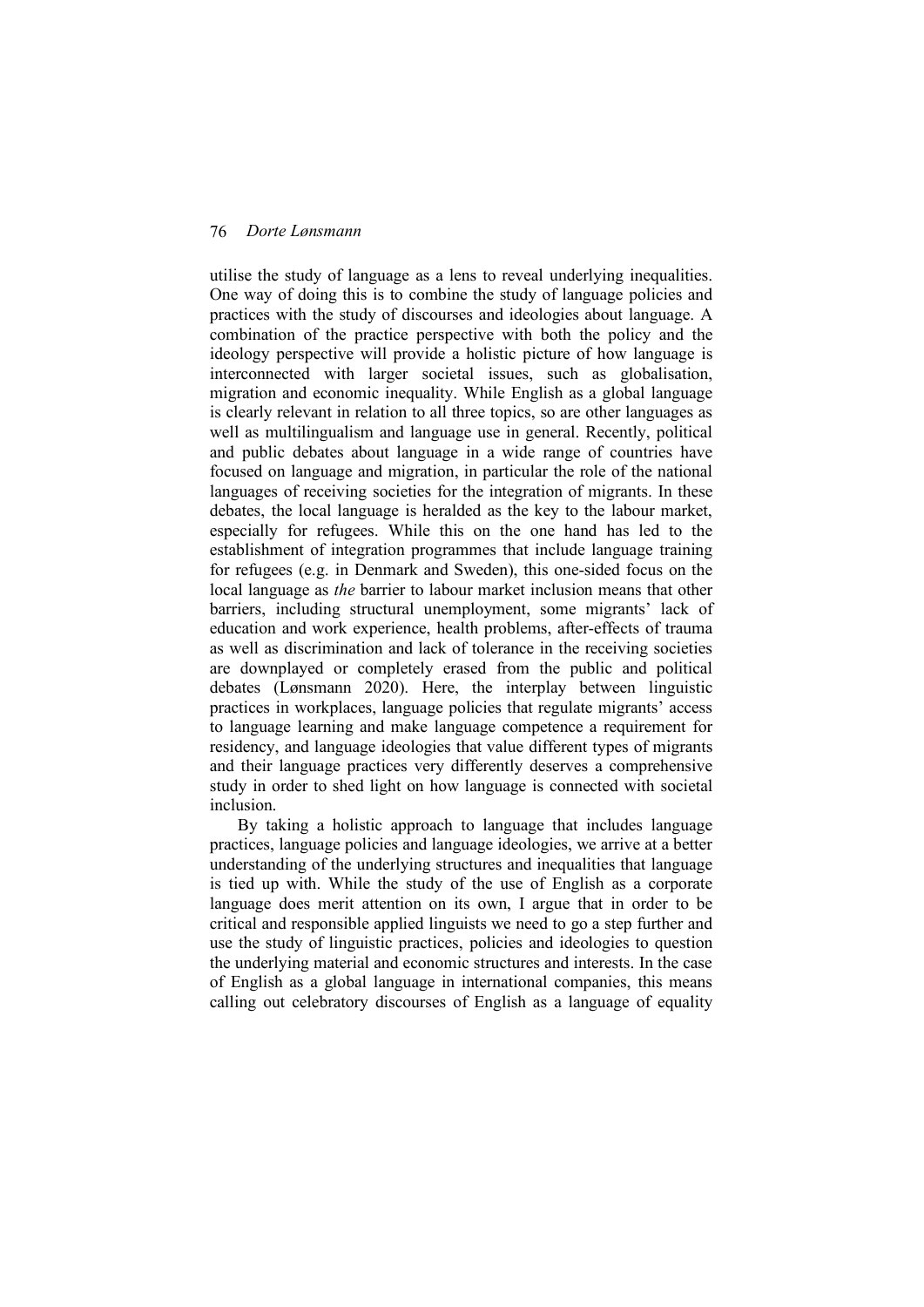and inclusion, and highlighting the potentially marginalising consequences of introducing English. It also means questioning whether growth, expansion and the accumulation of capital necessarily should be the only aims of international enterprises in the  $21<sup>st</sup>$  century, or whether acting sustainably and ensuring equitable working conditions should be on the agenda too.

## *References*

- Del Percio, Alfonso, Mi-Cha Flubacher and Alexandre Duchêne. 2016. Language and Political Economy. *Oxford Handbook of Language and Society*. Eds. Ofelia Garcia, Nelson Flores and Massimiliano Spotti. Oxford: Oxford University Press. 55–75.
- Gaucher, Danielle, Justin Friesen and Aaron C. Kay. 2011. Evidence that Gendered Wording in Job Advertisements Exists and Sustains Gender Inequality. *Journal of Personality and Social Psychology,* 101(1), 109–128.
- Haberland, Hartmut. 2005. Domains and Domain Loss. *The Consequences of Mobility: Linguistic and Sociocultural Contact Zones*. Eds. Bent Preisler, Anne Fabricius, Hartmut Haberland, Susanne Kjaerbeck and Karen Risager. Roskilde: Department of Language and Culture, Roskilde University. 227–237.
- Haberland, Hartmut. 2009. English—The Language of Globalism? *RASK,* 30, 17-45.
- Hazel, Spencer and Janus Mortensen. 2013. Kitchen Talk—Exploring Linguistic Practices in Liminal Institutional Interactions in a Multilingual University Setting. *Language Alternation, Language Choice and Language Encounter in International Tertiary Education*. Eds. Hartmut Haberland, Dorte Lønsmann and Bent Preisler. Dordrecht: Springer. 3–30.
- Hultgren, Anna Kristina. 2014. English Language use at the Internationalised Universities of Northern Europe: Is There a Correlation between Englishisation and World Rank? *Multilingua,* 33(3–4), 391–414.
- Irvine, Judith and Susan Gal. 2000. Language Ideology and Linguistic Differentiation. *Regimes of Language: Ideologies, Polities and Identities*. Ed. Paul Kroskrity. Santa Fe: School of American Research Press. 35-84.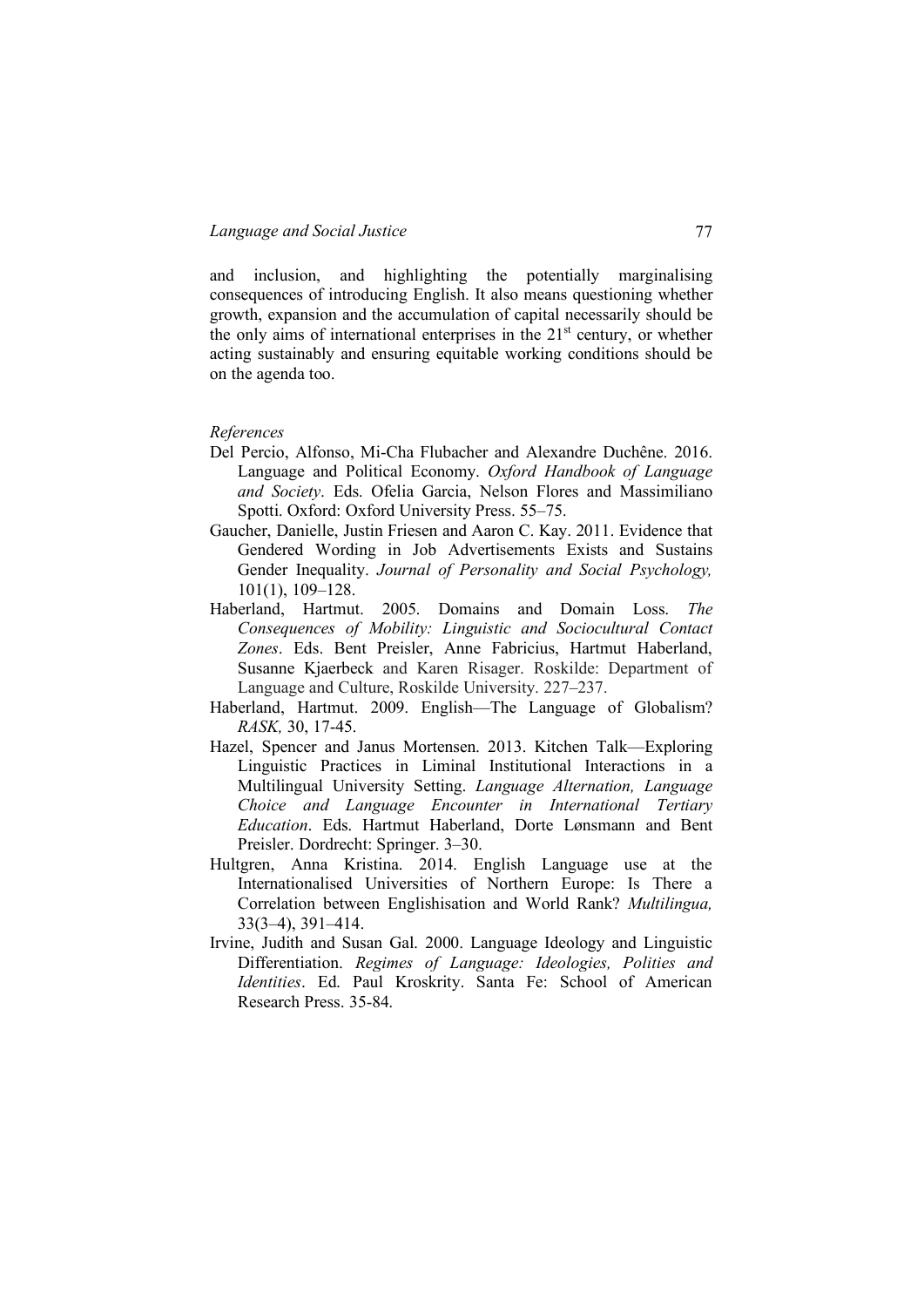- Kraft, Kamilla and Dorte Lønsmann. 2018. A Language Ideological Landscape: The Complex Map in International Companies in Denmark. *English in Business and Commerce: Interactions and Policies*. Eds. Tamah Sherman and Jiri Nekvapil. Boston/Berlin: Mouton De Gruyter. 46–72.
- Liddicoat, Anthony J. 2011. Feminist Language Planning. *Current Issues in Language Planning,* 12(1), 1–7.
- Lønsmann, Dorte. 2020. Language, Employability and Positioning in a Danish Integration Programme. *The International Journal of the Sociology of Language*, 264, 49-71. [Special issue Multilingualism betwixt Empowerment and the Reproduction of Inequality]
- Lønsmann, Dorte. 2017a. A Catalyst for Change: Language Socialization and Norm Negotiation in a Transient Multilingual Workplace. *Journal of Linguistic Anthropology* 27(3): 326–343. [Special Issue Transience: Emerging Norms of Language Use]
- Lønsmann, Dorte. 2017b. Embrace It or Resist It? Employees' Reception of Corporate Language Policies. *International Journal of Cross Cultural Management,* 17(1), 101–123.
- Lønsmann, Dorte. 2014. Linguistic Diversity in the International Workplace: Language Ideologies and Processes of Exclusion. *Multilingua,* 33(1–2), 89–116. [Special issue Multilingualism at Work].
- Lønsmann, Dorte. 2011. *English as a Corporate Language. Language Choice and Language Ideologies in an International Company in Denmark*. PhD Dissertation. Roskilde: Roskilde University, Department of Culture and Identity.
- Lønsmann, Dorte and Kamilla Kraft. 2018. Language Policy and Practice in Multilingual Production Workplaces. *Multilingua,* 37(4), 403– 427. [Special issue Professional Discourse in Multilingual Settings: Policies and Practices].
- Lønsmann, Dorte and Janus Mortensen. 2018. Why This Language Policy Now? A Critical Examination of the Implementation of an English-Only Language Policy in a Danish Consultancy Company. *Language in Society,* 47(3), 435–456.
- Martin, Elizabeth. 2007. "Frenglish" for Sale: Multilingual Discourses for Addressing Today's Global Consumer. *World Englishes,* 26(2), 170–190.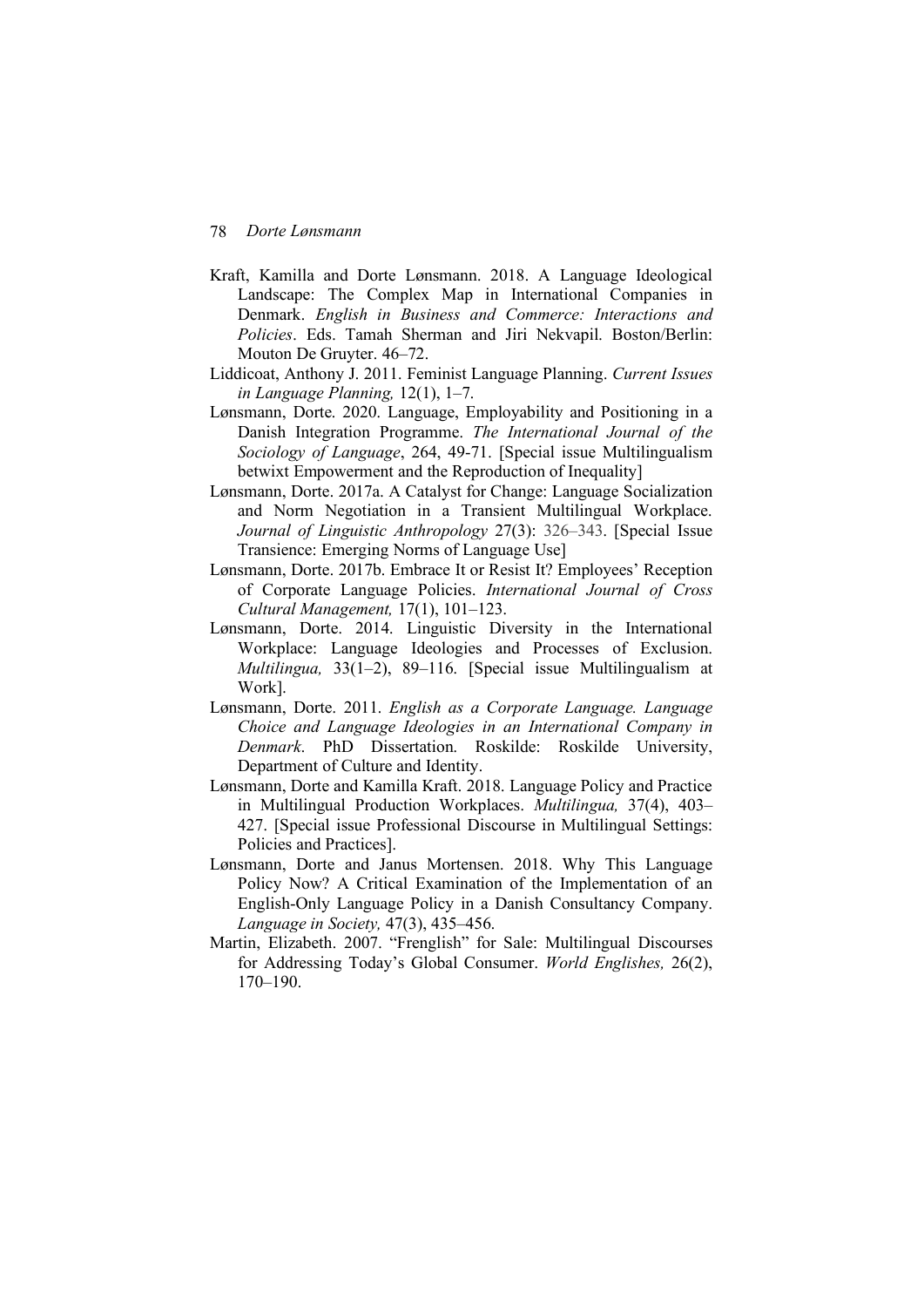- Millar, Sharon, Sylvie Cifuentes and Astrid Jensen. 2013. A Social Representational Perspective on Languages and their Management in the Danish Corporate Sector. *Exploring the Dynamics of Multilingualism. The DYLAN Project*. Eds. Anne-Claude Berthoud, Francois Grin and Georges Lüdi. Amsterdam: John Benjamins. 101– 120.
- Muth, Sebastian and Alfonso Del Percio. 2018. Policing for Commodification: Turning Communicative Resources into Commodities. *Language Policy*, 17, 129–135.
- Møller, Erik Bjørn. 2015. DF kræver skat på engelsksprogede reklamer. *Altinget* 4 June 2015 https://www.altinget.dk/kultur/artikel/df-kravom-skat-paa-engelsksprogede-reklamer (last accessed 2 February 2020).
- Neeley, Tsedal. 2017. *The Language of Global Success: How a Common Tongue Transforms Multinational Organizations*. Princeton: Princeton University Press.
- Nekvapil, Jiři and Tamah Sherman. 2013. Language Ideologies and Linguistic Practices: The Case of Multinational Companies in Central Europe. *Ideological Conceptualizations of Language: Discourses of Linguistic Diversity.* Eds. Erzsébet Barát, Patrick Studer and Jiří Nekvapil. Frankfurt am Main: Peter Lang. 85–117.
- Piller, Ingrid. 2001. Identity Constructions in Multilingual Advertising. *Language in Society,* 30(2), 153–186.
- Preisler, Bent. 2009. Complementary Languages: The National Language and English as Working Languages in European Universities. *Angles on the English-Speaking World*, 9, 10–28.
- Sanden, Guro Refsum and Dorte Lønsmann. 2018. Discretionary Power on the Front Line: A Bottom-Up Perspective on Corporate Language Management. *European Journal of International Management,* 12(1–2), 111–137.
- Spolsky, Bernard and Elana Goldberg Shohamy. 1999. *The Languages of Israel: Policy, Ideology, and Practice*. Clevedon: Multilingual **Matters**
- Van Hoof et al. 2020. "If They Could, They Would Put Them on a Drip with Dutch." Language Learning and the Professional Integration of Migrants in Flanders. *The International Journal of the Sociology of Language*, 264, 73-94. [Special issue Multilingualism betwixt Empowerment and the Reproduction of Inequality]